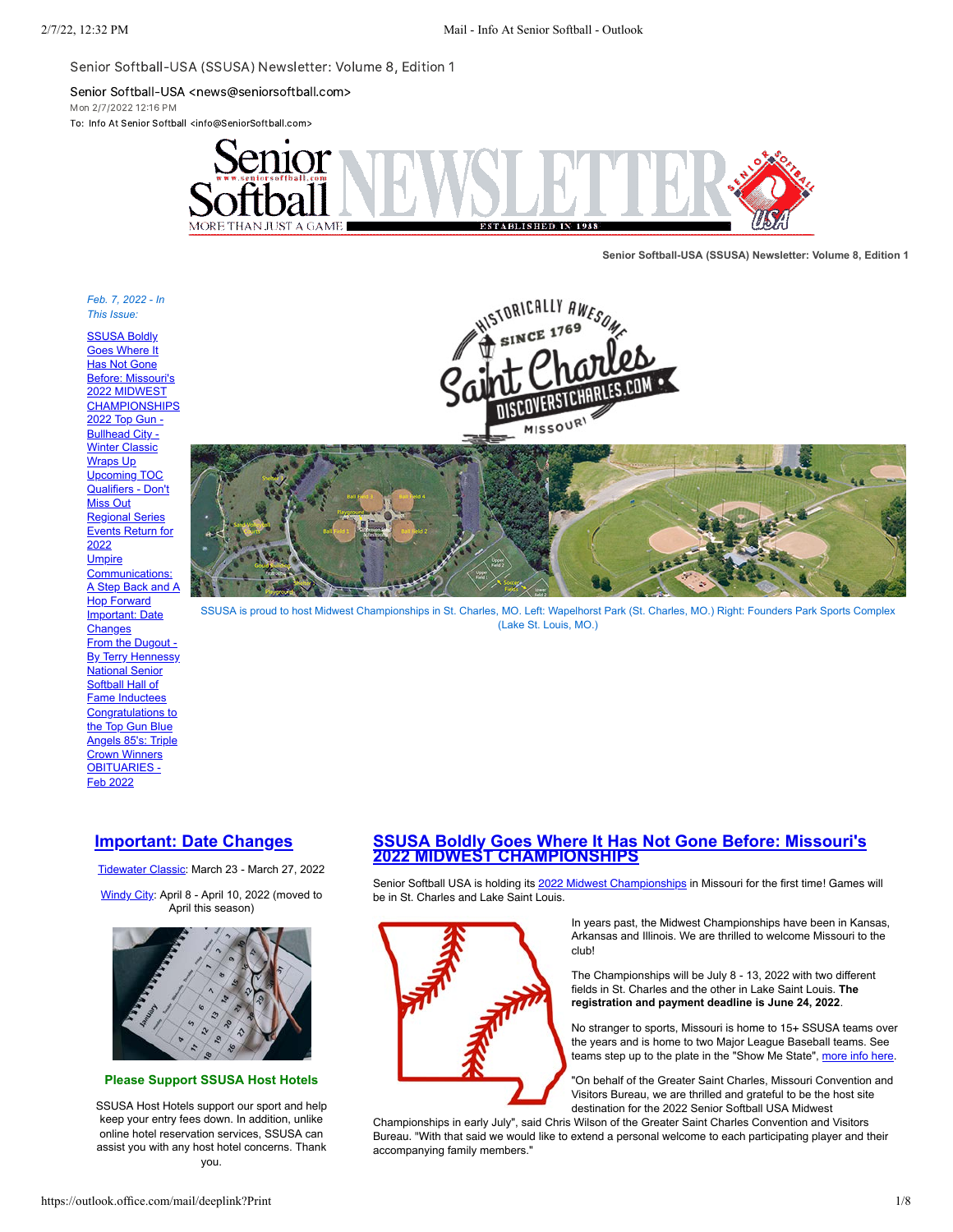# <span id="page-1-1"></span>**[From the Dugout - By Terry](https://mandrillapp.com/track/click/30606666/seniorsoftball.com?p=eyJzIjoidE9XR0o0Yk4tank1cXdaUmNZdFlBUDU2UEJRIiwidiI6MSwicCI6IntcInVcIjozMDYwNjY2NixcInZcIjoxLFwidXJsXCI6XCJodHRwczpcXFwvXFxcL3NlbmlvcnNvZnRiYWxsLmNvbVxcXC8_bmV3cyZzdG9yeT0xODcyXCIsXCJpZFwiOlwiYmM2ODk2ZjIwOWM5NDgzZWI3MzVhNWQ4ODg2YjYwM2NcIixcInVybF9pZHNcIjpbXCJlNWU4MWZkMjc5ODZmMDdlOTJiZTQyZmM1NWM1MjM5MzU3MjcxYzQ4XCJdfSJ9) Hennessy**

From the Dugout Column By Terry Hennessy

The optimists of the world, America and our sport have lurched into 2022 with an abundance of hope and not a little trepidation.

Most of us are sick of anything to do with the pandemic – and so hope springs that 2022 will see a return to a more normal life.

Senior Softball USA celebrates its 34th year in 2022 with a full slate of more than 100 tournaments, leagues in 250 cities, international tournaments in Eastern Europe, the Caribbean and Canada. Even more important, we are seeing more teams and players signing up for the tournaments and leagues.

We are extremely grateful to the players and teams that compete in SSUSA tournaments – and to the sponsors, host hotels and cities that help us keep the cost of tournaments down. We are also very grateful to the families and friends who support our players.

As our sport has grown, we have begun running short of room at some tournaments and last year had to establish waiting lists. Fortunately, we were able to take most of the teams on the waiting list.

We expect to see the growth of the sport continue in 2022 and will likely have waiting lists for some tournaments.

So, beginning in 2022, please be aware that your team is not officially entered in a tournament until the entry fee is paid – and some tournaments will likely fill up before the entry deadline. So, please send your entry as early as possible.

As many of you know, the U.S. Postal Service has been experiencing some serious delivery delays. We are seeing delays of up to about three weeks in some mail – so mail the entry fee early. You can, of course, pay over the phone by credit card if you wish.

And please, please use the host hotels listed for tournaments. Those hotels provide sponsorship based on their business – and those sponsorships help keep your entry fee down. In addition – unlike online hotel services – if you have a problem with a host hotel, we are more than willing to address the problem on your behalf.

I look forward to seeing you on the field!

Terry Hennessy is the chief executive officer of Senior Softball USA and can be reached at: [Terryh@seniorsoftball.com](mailto:Terryh@seniorsoftball.com)

# <span id="page-1-2"></span>**[National Senior Softball Hall](https://mandrillapp.com/track/click/30606666/seniorsoftball.com?p=eyJzIjoiZUJjTVdDekpua2NEU01JWDNlc1JwWTB2OWRzIiwidiI6MSwicCI6IntcInVcIjozMDYwNjY2NixcInZcIjoxLFwidXJsXCI6XCJodHRwczpcXFwvXFxcL3NlbmlvcnNvZnRiYWxsLmNvbVxcXC8_bmV3cyZzdG9yeT0xODcwXCIsXCJpZFwiOlwiYmM2ODk2ZjIwOWM5NDgzZWI3MzVhNWQ4ODg2YjYwM2NcIixcInVybF9pZHNcIjpbXCJlNWU4MWZkMjc5ODZmMDdlOTJiZTQyZmM1NWM1MjM5MzU3MjcxYzQ4XCJdfSJ9) of Fame Inductees**

2/7/22, 12:32 PM Mail - Info At Senior Softball - Outlook

Mr. Wilson also added, "We would also like to wish the teams the best of luck and invite them to Discover Saint Charles! While in-between games, explore Historic Main Street, Historic Missouri Wine Country, the Streets of Saint Charles, the Ameristar Casino and Spa, and much more for unique dining, entertainment, and shopping experiences. We are looking forward to this terrific event!"

Thank you **SunCatcherStudio** for the image above.



In addition to Softball and sports, the St. Louis area has a lot to offer. Less than an hour away from the fields, [St. Louis](https://mandrillapp.com/track/click/30606666/explorestlouis.com?p=eyJzIjoiTHpxTGJwYlIwb1gwa0ZHNmgzbThQU05UU2UwIiwidiI6MSwicCI6IntcInVcIjozMDYwNjY2NixcInZcIjoxLFwidXJsXCI6XCJodHRwczpcXFwvXFxcL2V4cGxvcmVzdGxvdWlzLmNvbVxcXC8yNS10aGluZ3MtdG8tZG8taW4tc3QtbG91aXNcXFwvXCIsXCJpZFwiOlwiYmM2ODk2ZjIwOWM5NDgzZWI3MzVhNWQ4ODg2YjYwM2NcIixcInVybF9pZHNcIjpbXCI4ZGNiYzZmYTU0NTYxNDAzOGE2N2M5NDkwNjZiNjAyNWRkZDI3NmFhXCJdfSJ9) is home to its famous Arch, hands on museums, beautiful [Forest Park](https://mandrillapp.com/track/click/30606666/explorestlouis.com?p=eyJzIjoicG5IMXRpbzdPR04wbGI4MnNHcHhmNk1LdWtvIiwidiI6MSwicCI6IntcInVcIjozMDYwNjY2NixcInZcIjoxLFwidXJsXCI6XCJodHRwczpcXFwvXFxcL2V4cGxvcmVzdGxvdWlzLmNvbVxcXC9wYXJ0bmVyXFxcL2ZvcmVzdC1wYXJrXFxcL1wiLFwiaWRcIjpcImJjNjg5NmYyMDljOTQ4M2ViNzM1YTVkODg4NmI2MDNjXCIsXCJ1cmxfaWRzXCI6W1wiYjIyYzg5ZjYwYTY3MDQ4ZTRlZDFiODljNmExMTQzOGUwY2U1MDM1NVwiXX0ifQ), a cuplture Park, [ziplines, and amusment parks](https://mandrillapp.com/track/click/30606666/explorestlouis.com?p=eyJzIjoiTHpxTGJwYlIwb1gwa0ZHNmgzbThQU05UU2UwIiwidiI6MSwicCI6IntcInVcIjozMDYwNjY2NixcInZcIjoxLFwidXJsXCI6XCJodHRwczpcXFwvXFxcL2V4cGxvcmVzdGxvdWlzLmNvbVxcXC8yNS10aGluZ3MtdG8tZG8taW4tc3QtbG91aXNcXFwvXCIsXCJpZFwiOlwiYmM2ODk2ZjIwOWM5NDgzZWI3MzVhNWQ4ODg2YjYwM2NcIixcInVybF9pZHNcIjpbXCI4ZGNiYzZmYTU0NTYxNDAzOGE2N2M5NDkwNjZiNjAyNWRkZDI3NmFhXCJdfSJ9).

# <span id="page-1-0"></span>**[2022 Top Gun - Bullhead City - Winter Classic Wraps Up](https://mandrillapp.com/track/click/30606666/seniorsoftball.com?p=eyJzIjoiNkZGUmRZOEFIeFg4dUx2NE83N0NXRnVDREM0IiwidiI6MSwicCI6IntcInVcIjozMDYwNjY2NixcInZcIjoxLFwidXJsXCI6XCJodHRwczpcXFwvXFxcL3NlbmlvcnNvZnRiYWxsLmNvbVxcXC8_bmV3cyZzdG9yeT0xODcxXCIsXCJpZFwiOlwiYmM2ODk2ZjIwOWM5NDgzZWI3MzVhNWQ4ODg2YjYwM2NcIixcInVybF9pZHNcIjpbXCJlNWU4MWZkMjc5ODZmMDdlOTJiZTQyZmM1NWM1MjM5MzU3MjcxYzQ4XCJdfSJ9)**



Bullhead City, AZ - The 2022 Top Gun's Bullhead City Winter Classic Qualifier wrapped up last month with 64 teams competing January 18th to the 23th.

All divisions battled for the top spots at Bullhead City Rotary Park, overlooking the Colorado River with neighboring Nevada on the other side.

Playing on January 18 - 20, the divisions included Men's 65+, Men's 70+, Men's 80+, and Men's 85+ teams. On January 21 - 23, the Men's 50+, Men's 55+, and Men's 60+ teams competed.

Starting off with the **Men's 65+ Platinum Division**, with 4 teams participating, Top Gun Elite (CA), (photo below), ultimately came out on top winning the division overall with a 7-0 victory over the Samurai 65's (CA).

The Samurai 65's (CA) started strong with two consecutive wins, including defeating Top Gun Elite (CA) in their first match up together, but Samurai 65's (CA) narrowly lost their their second match up, 20-21, and lost the championship game 0-7 against Top Gun again.

The Sidewinders 65's (AZ) came in 3rd, losing their initial game to Top Gun Elite (CA) as well as coming second to Top Gun in the elimination bracket in a close game, 22-24.

# In the **Men's 65+ Silver Division,** with 11 teams competing, the **65+**

**AAA Championship** was taken by Git-R-Done 65 (CA), with an impressive 5 game winning streak from start to finish at game 16.

The Weakend Warriors (CA) came in second, winning their first two games including defeating seed #1, Sin City Mob (NV), but narrowly lost to Git-R-Done (CA) in their thrid game. Defeating Peak/Scrap Iron (CO) in elimination, the Warriors made Git-R-Done again in the championship, where the Warriors lost 31-44.

In third place was Peak/Scrap Iron (CO), spending most of their time in the elimination bracket, they had two straight wins before losing to the Weakend Warriors (CA) in the game leading up to the final game.

For **Men's 65+ AA Division**, consisting of only two teams, the Majestic (CA) came out on top, winning the two consecutive games against Los Vatos Viejos 65 II (AZ).

In **Men's 70/75+ Gold Division**, with 11 teams in total, combined with 3 teams competed in the **Men's 70+ Major Division**. R&R 70's (CA), #1 seed, (photo right), had a wild ride to become the champions, winning their first game against Over The Edge (CA), lost their second one against OTE (CA) by only one point, then won the 3rd and final game 15 - 8. OTE (CA) came second with an initial win aginst the Sidewinders 70's (CA), followed by one win and two loses to R&R 70's (CA). The Sidewinders 70's (CA) had rough luck, losing their first game by one point then their second and last elimination game against OTE (CA).



For **Men's 75+ Major Division**, also with 3 teams, SoCal Gusto (CA) ran the tables as #1 seed, winning both their first games, winning the championship. Both the Sidewinders 75+ (AZ) and Tharaldson's (NV) had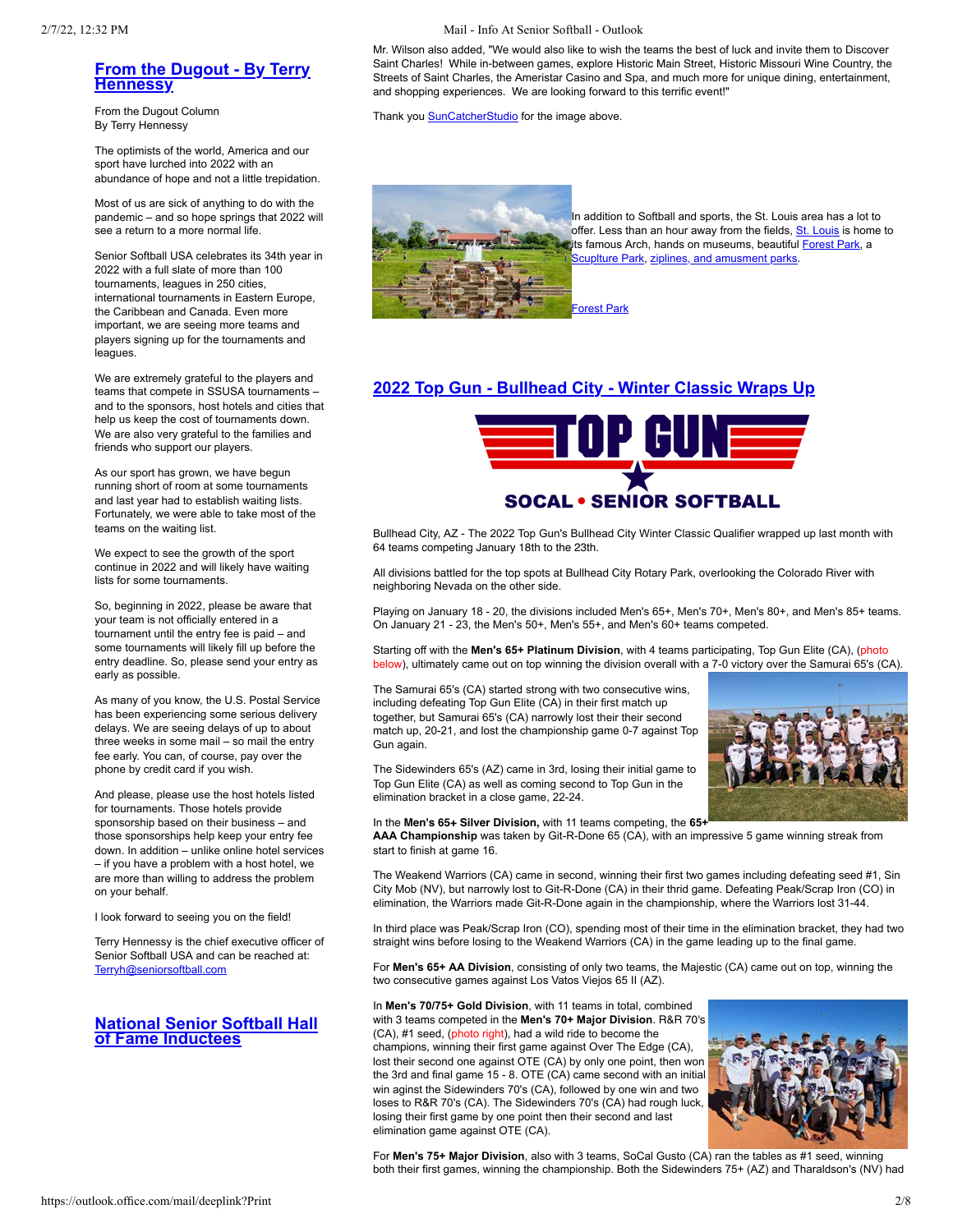

A pair of managers, Karen Honey and Carrol Phillips, were officially inducted into the National Senior Softball Hall of Fame (NSSHOF) during a recent Palm Springs Senior Softball tournament at Big League Dreams in Cathedral City, Calif.

Honey is a member of the Class of 2020, while Phillips is a member of the Class of 2021.

Honey's senior softball career spans 13 years, coaching California Spirit 50 and then 55 from 2002 – 2014. Those years included three Triple Grand Slam crowns (2004, 2007, and 2009).

Phillips joined California Spirit 50's in 1997 and played until 2004, when a back injury put her out of commission. She then teamed up with Karen Honey and helped manage the California Spirit 50 and 55 teams.

# <span id="page-2-0"></span>**Congratulations to the Top [Gun Blue Angels 85's: Triple](https://mandrillapp.com/track/click/30606666/seniorsoftball.com?p=eyJzIjoid1FoZzNHYmg3MmYxa0k4RFVDajB6S3V1TS1JIiwidiI6MSwicCI6IntcInVcIjozMDYwNjY2NixcInZcIjoxLFwidXJsXCI6XCJodHRwczpcXFwvXFxcL3NlbmlvcnNvZnRiYWxsLmNvbVxcXC8_bmV3cyZzdG9yeT0xODczXCIsXCJpZFwiOlwiYmM2ODk2ZjIwOWM5NDgzZWI3MzVhNWQ4ODg2YjYwM2NcIixcInVybF9pZHNcIjpbXCJlNWU4MWZkMjc5ODZmMDdlOTJiZTQyZmM1NWM1MjM5MzU3MjcxYzQ4XCJdfSJ9) Crown Winners**

Congratulations to Top Gun Blue Angels 85s (CA) of the Men's 85+ Major Division

They were our Triple Crown Winners from our last edition



# <span id="page-2-1"></span>**[OBITUARIES - Feb 2022](https://mandrillapp.com/track/click/30606666/seniorsoftball.com?p=eyJzIjoiSjRQamRLeHJpMk5Ralg3TjFCNjFRWlc0c08wIiwidiI6MSwicCI6IntcInVcIjozMDYwNjY2NixcInZcIjoxLFwidXJsXCI6XCJodHRwczpcXFwvXFxcL3NlbmlvcnNvZnRiYWxsLmNvbVxcXC8_bmV3cyZzdG9yeT0xODY0XCIsXCJpZFwiOlwiYmM2ODk2ZjIwOWM5NDgzZWI3MzVhNWQ4ODg2YjYwM2NcIixcInVybF9pZHNcIjpbXCJlNWU4MWZkMjc5ODZmMDdlOTJiZTQyZmM1NWM1MjM5MzU3MjcxYzQ4XCJdfSJ9)**

**Larry M. Noble**

2/7/22, 12:32 PM Mail - Info At Senior Softball - Outlook

one loss and one win, with Tharaldson's (NV) being eliminated first by the Sidewinders 75's (AZ).

In the **Men's 70+ AAA Division**, with 5 teams, the SoCal Warriors 70's (CA), #1 seed, narrowly defeated the Home Plate Legends (NV) then won their other two games, taking first place.

In second place was the Home Plate Legends, winning two elimination games after losing to the SoCal Warriors 70's (CA), only to play them again in the final game, losing 18- 22. Cut Loose 70's (CA) came in third with an initial win, but lost to SoCal Warriors in their second game only too lose their first elimination game against the Home Plate Legends.

Sidewinders/Rattlers (AZ) and Las Vegas Desert Heat (NV) came in 4th and 5th, respectively.

Moving on to **Men's 70/75/80+ Gold Division** with 7 teams, AL's Sports Shop (CA), #4 seed, won the championship with 4 consecutive wins, including defeating #1 seed, Vegas Strong (NV).

Top Gun Olde Dawgs (CA) had an interesting path into second place, losing their first game to AL's Sports Shop but winning their next two elimination games, only to meet AL's Sports Shop again in the final game and losing 5 - 20. For 3rd place, Mustangs (CA) won their first two game, then had two loses, narrowly losing an elimination game to Top Gun Olde Dawgs, 5 - 6, before the final game.

For the **Men's 75/80/85+ Gold Division** with 4 teams, its champion had a bizarre path. Triple Play 75 (CA) won their first game 19 - 0, lost their second by one point, won their first elimination by one point, won the second by 3 points, then won the championship against Top Gun Blue Angels 85 (CA), 20 - 9. What a wild ride.

Top Gun Blue Angels 85 (CA) came in second place, initially winning 18 - 17 to Triple Play 75, but lost the next game against them 21 - 24, and again lost the championsip against Triple Play, 9 20. Git-R-Done Silver (CA) and Balance of Nature 80's (UT) placed 3rd and 4th respectively.



In the **Men's 50+ Gold Division**, with 5 teams, the #1 seed Top Gun Diamonds (CA), (photo right), won three games in a row for the championship, winning their first two games by only one run and winning the championship 20 - 11. For second place, Damage NV

lost to Top Gun Diamonds 20 - 21, but won their following elimination game leading them to the championship game against Top Gun Diamonds again, losing 11 - 20.

Pro Vision/Cafe Elite (WA) took 3rd place overall, with an initial loss, then two wins in the elimination bracket, ultimately losing to Damage NV 6 - 19.

For **Men's 55/60+ Gold Division,** with 10 teams, #1 seed Top Gun Phantoms (CA), (photo below), won 3 games in a row and won the championship by forefit. Second place went to Peak/Scrap Iron 60's (CO); they won two games before losing 8 - 24 to Phantoms, then won their elimination game before forefitting to the Phantoms.

Third place went to the Weakend Warriors 55 (CA), who lost their first game but won 4 consecutive elimination games before losing to Peak/Scrap Iron 60's (CO).

In **Men's 55+ Major Division**, with 4 teams, SoCal 55 (CA) placed first, winning three games in a row scoring 30+ runs in all three! PX 40/40 (NV) placed second, with an initial loss 33 - 34 to SoCal 55, but won the following elimination game, leading them to the championship against SoCal 55, losing 21 - 31.

For thrrd place, NW/Oregon Elite (CA) lost their first game, but won their first elimination game 27 - 12 against Fosil Fuel 55 (CA) before losing to PX 40/40 (NV) 31 - 34.

Last but not least, **Men's 60+ Silver Division**, had 8 teams overall, with five **60+ AAA** teams and three **60+ AA** teams. 60+ AAA started with a forfeit win then 3 striaght wins for the Sin City Gamblers (NV) took first place winning the championship 21 - 18 against the Desperados (NM).

Second place went to #2 seed, Desperados which spent most of their time in the elimination bracket, losing their first game, then winning 3 elimination games by only 1 or 2 runs each before losing a close championship game. Baker Boyz (CA), #1 seed, placed thrid, winning their first game but losing their last two.

In the **60+ AA**, with 3 teams, So-Cal Titans 60's (CA) won three straight games to take first place, winning the championship by only one run. Second place was #1 seed, Arizona Blaze 60, which lost its first game by a run, won its elimination game by a run, then lost the championship by a run, 20 - 21.

Rolling Thunder (NM) took third which lost its initial game and narrowly losing its elimination game to Arizona Blaze 60, 24 - 25.

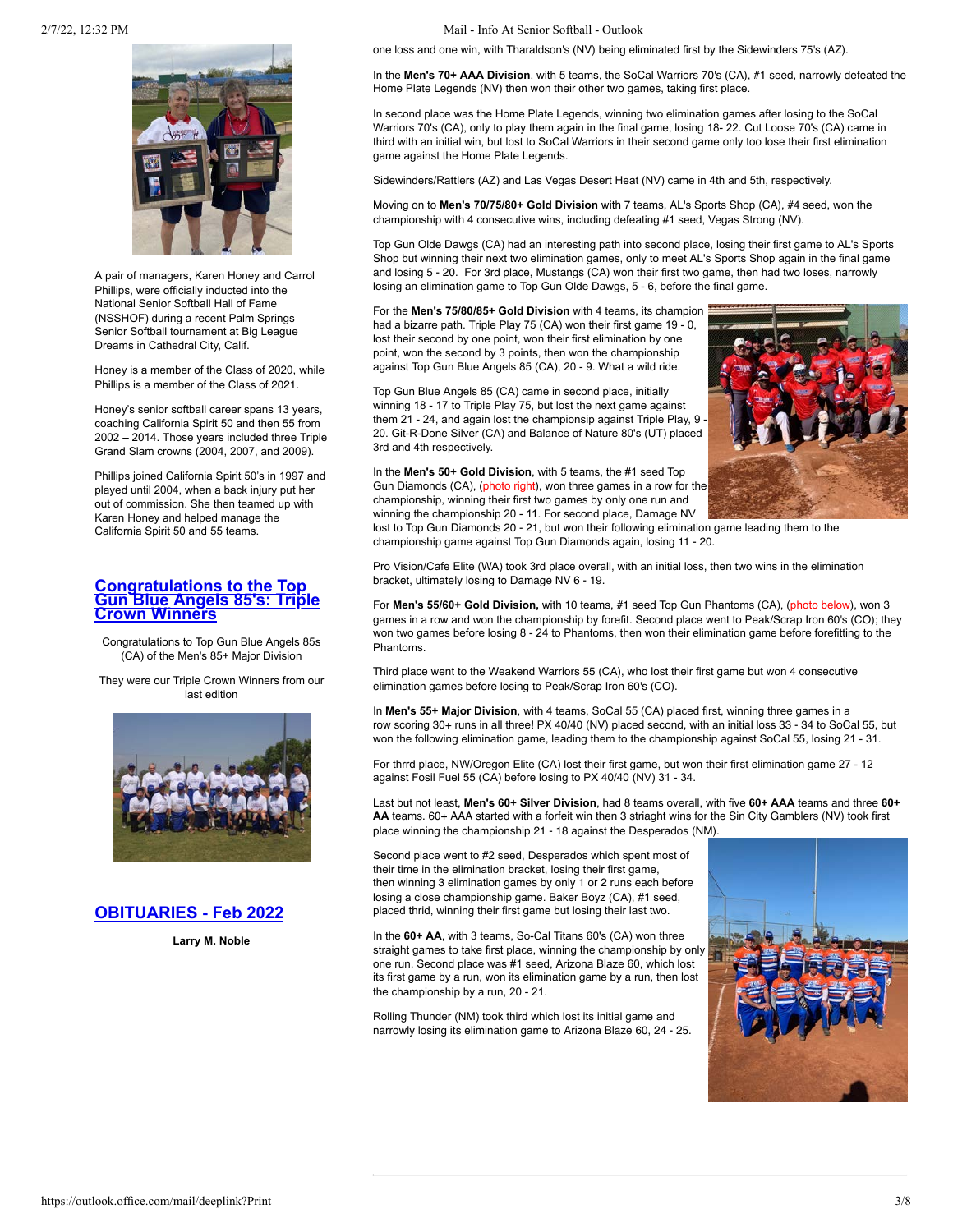

Larry Noble, 71, of Longview, WA, died on Oct. 19, 2021.

Noble last played with Mr. Plywood 70 (OR) in 2019, and previously played with Auto Accessory Dist. (AAD) 65 (WA), and Stagecoach Saloon 60 and 65 (OR), among others.

Noble's Auto Accessory Dist. (AAD) team finished third at the 2016 World Championships.

"Larry was very passionate about his softball," said Leslie Gipe, manager of AAD. "He was a very good teammate in all aspects, but an even better person."

Noble worked for the International Longshore and Warehouse Union out of Local 21 in Longview for 45 years before retiring in 2012.

### **Antonio "Tony" Carbajal**



Antonio Tony Carbajal, 51, of Willcox, AZ, died on Oct. 27, 2021.

Carbajal was a long-time member of Tucson Hammertime 40s (AZ), starting in 2014. He most recently played with the Tucson Hammertime Softball 50s (AZ) team in 2021. Carbajal served as a Conductor for the Union Pacific Railroad for the last 17 years.

**Brian G. Buhl**

### 2/7/22, 12:32 PM Mail - Info At Senior Softball - Outlook

# **Top Gun Recognizes Bullhead City Parks & Rec For Hosting**



Top Gun recognizes the hard work, cooperation and accommodations the Bullhead City Parks and Recreation Department provides in supporting the Top Gun tournaments held there. Joel Hawk and Jerry Smith presented Dave Heath and the Recreation Department a token of sincere appreciation. You are very professional, responsive and hard workers. **L-R**: Jerry Smith, Orville (OJ) Williams, Dave Heath, Joel Hawk

# <span id="page-3-0"></span>**[Upcoming TOC Qualifiers - Don't Miss Out](https://mandrillapp.com/track/click/30606666/seniorsoftball.com?p=eyJzIjoieVEyUHJjQkhPUHIycUF1eENpd0ZoaUY0NFF3IiwidiI6MSwicCI6IntcInVcIjozMDYwNjY2NixcInZcIjoxLFwidXJsXCI6XCJodHRwczpcXFwvXFxcL3NlbmlvcnNvZnRiYWxsLmNvbVxcXC8_bmV3cyZzdG9yeT0xODYyXCIsXCJpZFwiOlwiYmM2ODk2ZjIwOWM5NDgzZWI3MzVhNWQ4ODg2YjYwM2NcIixcInVybF9pZHNcIjpbXCJlNWU4MWZkMjc5ODZmMDdlOTJiZTQyZmM1NWM1MjM5MzU3MjcxYzQ4XCJdfSJ9)**

The **[World Championships](https://mandrillapp.com/track/click/30606666/seniorsoftball.com?p=eyJzIjoiSGhTX19OSVRCNXpCQ0RMakdmY2h4dXZOUXUwIiwidiI6MSwicCI6IntcInVcIjozMDYwNjY2NixcInZcIjoxLFwidXJsXCI6XCJodHRwczpcXFwvXFxcL3NlbmlvcnNvZnRiYWxsLmNvbVxcXC8_ZXZlbnQ9MTY5MFwiLFwiaWRcIjpcImJjNjg5NmYyMDljOTQ4M2ViNzM1YTVkODg4NmI2MDNjXCIsXCJ1cmxfaWRzXCI6W1wiZTVlODFmZDI3OTg2ZjA3ZTkyYmU0MmZjNTVjNTIzOTM1NzI3MWM0OFwiXX0ifQ)** Return to Las Vegas - Sept. 15 - Oct. 2, 2022



Don't miss the biggest tournament in Slow-pitch Softball: **The World Championships,** the Granddaddy of National Senior Championships! The World Championships returns to exciting Las Vegas for the 9th time in 2022 with the largest divisions, free QUALITY Rings, and fair competition because we check rosters.

Look for exciting new promotions and updates for the World [C](https://mandrillapp.com/track/click/30606666/timesofindia.indiatimes.com?p=eyJzIjoiZm5ITVNJSmh2TkpaTjNmZkRzMHgweWZNTW1nIiwidiI6MSwicCI6IntcInVcIjozMDYwNjY2NixcInZcIjoxLFwidXJsXCI6XCJodHRwczpcXFwvXFxcL3RpbWVzb2ZpbmRpYS5pbmRpYXRpbWVzLmNvbVxcXC90cmF2ZWxcXFwvZGVzdGluYXRpb25zXFxcL3RoZS13b25kZXJzLW9mLWxhcy12ZWdhc1xcXC9waG90b3N0b3J5XFxcLzgxMjg0MzI3LmNtc1wiLFwiaWRcIjpcImJjNjg5NmYyMDljOTQ4M2ViNzM1YTVkODg4NmI2MDNjXCIsXCJ1cmxfaWRzXCI6W1wiNWVlYzMwNGU3MWM3MDg2NDIyMzE4YWNjNTc3YjhmNzBiMjk5NzNlOFwiXX0ifQ)hampionships in TOC Qualifiers.

Teams, don't miss out on other upcoming marquee 2022 SSUSA events, with division winners earning a berth to the 2023 **Original Tournament of Champions (TOC).**

Deadlines for some TOC Qualifiers are quickly approaching in the next few weeks. Look [here](https://mandrillapp.com/track/click/30606666/seniorsoftball.com?p=eyJzIjoiZGpBUzVwM0l1a3F1THZweTI0UEVfTTc5VVlFIiwidiI6MSwicCI6IntcInVcIjozMDYwNjY2NixcInZcIjoxLFwidXJsXCI6XCJodHRwczpcXFwvXFxcL3NlbmlvcnNvZnRiYWxsLmNvbVxcXC8_ZXZlbnRzXCIsXCJpZFwiOlwiYmM2ODk2ZjIwOWM5NDgzZWI3MzVhNWQ4ODg2YjYwM2NcIixcInVybF9pZHNcIjpbXCJlNWU4MWZkMjc5ODZmMDdlOTJiZTQyZmM1NWM1MjM5MzU3MjcxYzQ4XCJdfSJ9) now!

**PLEASE BE ADVISED:** Due to the high influx of teams signing up for TOC tournaments, we do not consider teams entered in a tournament until we receive the entry fee. In some tournaments, wait lists are established even before the entry deadline.

With the COVID-19 Pandemic still around, SSUSA would like to thank our players, teams, and our hosting partner cities, such as Virginia Beach, Las Vegas, and Raleigh, among others, for their continuing partnership.

# **2022 Spring W[orld Championships](https://mandrillapp.com/track/click/30606666/seniorsoftball.com?p=eyJzIjoiMnVfQjluVzFjRk9HU1l3RGU0Q3Z0eWdZNU44IiwidiI6MSwicCI6IntcInVcIjozMDYwNjY2NixcInZcIjoxLFwidXJsXCI6XCJodHRwczpcXFwvXFxcL3NlbmlvcnNvZnRiYWxsLmNvbVxcXC8_ZXZlbnQ9MTY3NFwiLFwiaWRcIjpcImJjNjg5NmYyMDljOTQ4M2ViNzM1YTVkODg4NmI2MDNjXCIsXCJ1cmxfaWRzXCI6W1wiZTVlODFmZDI3OTg2ZjA3ZTkyYmU0MmZjNTVjNTIzOTM1NzI3MWM0OFwiXX0ifQ)**

Location(s): Mesquite, NV / St. George, UT Dates of Play: March 18-27, 2022 **Deadline: Friday, February 25, 2022** Entry Fee: \$580



**[Sand Hollow](https://mandrillapp.com/track/click/30606666/www.utah.com?p=eyJzIjoiMjAwc1FadXVnM2IzYnRNUTUtVDMzZXNhY0NzIiwidiI6MSwicCI6IntcInVcIjozMDYwNjY2NixcInZcIjoxLFwidXJsXCI6XCJodHRwczpcXFwvXFxcL3d3dy51dGFoLmNvbVxcXC9kZXN0aW5hdGlvbnNcXFwvY2l0aWVzLXRvd25zXFxcL3N0LWdlb3JnZVxcXC9cIixcImlkXCI6XCJiYzY4OTZmMjA5Yzk0ODNlYjczNWE1ZDg4ODZiNjAzY1wiLFwidXJsX2lkc1wiOltcImE4MjNhYjc1N2FlNWE2NjEzODEwZmJjZDg2YTE1NDlhZTY4ZWM0OTNcIl19In0)**, only 20mins North of St. George, perfect for paddle boarding.

# **[2022 Spring National Championships](https://mandrillapp.com/track/click/30606666/seniorsoftball.com?p=eyJzIjoieWsyQmxvQ1ctbGRyQ0c5WlUzR1ZwQzZ0dzQ0IiwidiI6MSwicCI6IntcInVcIjozMDYwNjY2NixcInZcIjoxLFwidXJsXCI6XCJodHRwczpcXFwvXFxcL3NlbmlvcnNvZnRiYWxsLmNvbVxcXC8_ZXZlbnQ9MTY3M1wiLFwiaWRcIjpcImJjNjg5NmYyMDljOTQ4M2ViNzM1YTVkODg4NmI2MDNjXCIsXCJ1cmxfaWRzXCI6W1wiZTVlODFmZDI3OTg2ZjA3ZTkyYmU0MmZjNTVjNTIzOTM1NzI3MWM0OFwiXX0ifQ)**

Location: Polk County, FL Dates of Play: March 18-20, 2022 **Deadline: Friday, March 4, 2022** Entry Fee: \$555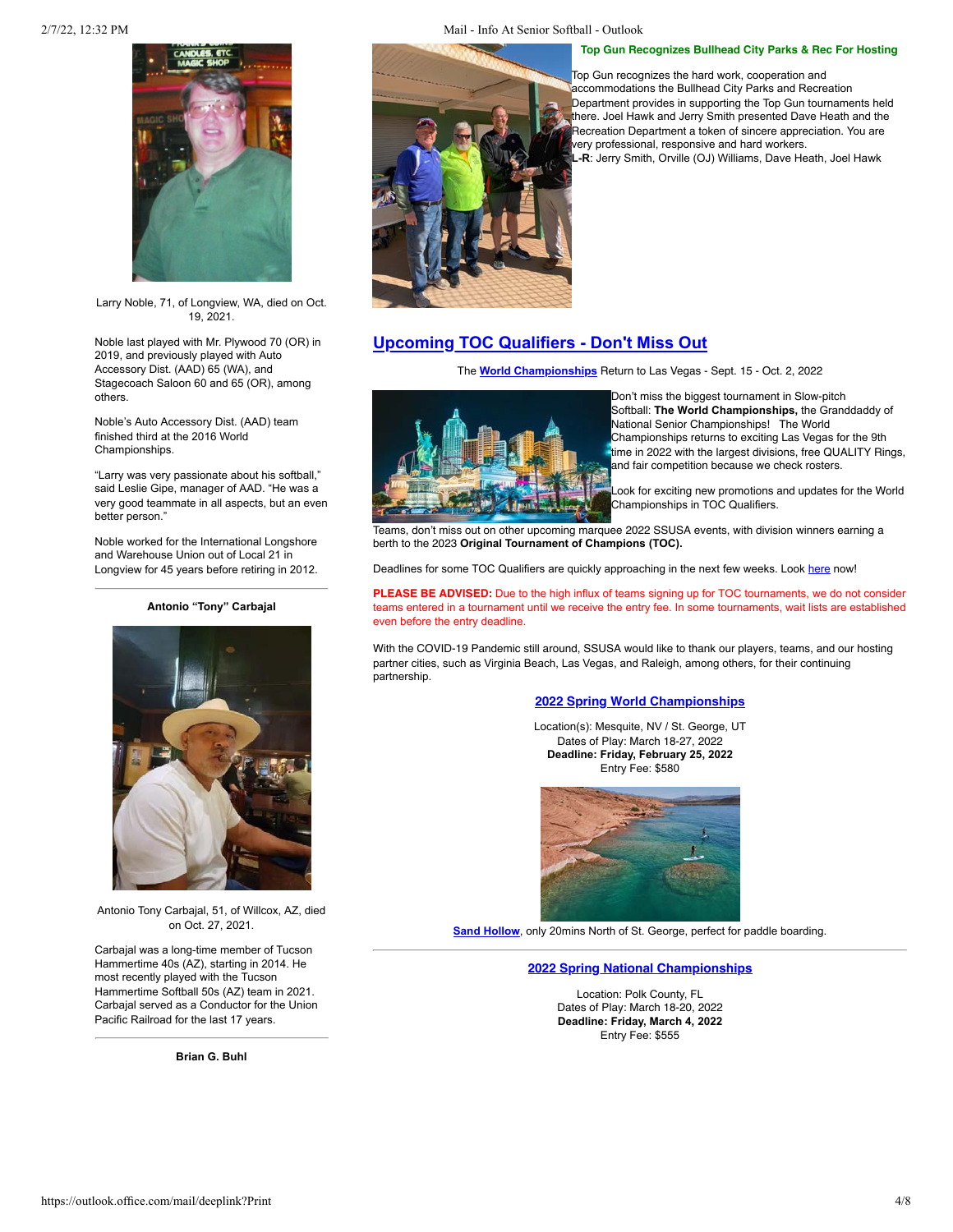

Brian Buhl, 62, of Boulder City, NV, died on Nov. 7, 2021.

Playing softball for over 40 years, Buhl began playing SSUSA in 2009 with Las Vegas 50s (NV), and has played with numerous teams in NV, CA, and AZ. He most recently played during the 2021 season with Weakend Warriors 60 (CA) and Freak Show 55 (NV).

Previous teams include Sidewinders 60s (AZ), Arizona Scorpions 55s, Vegas Strong 55 (NV), Top Gun Hornets 55 (CA), West Coast Water 50s (NV), Sin City Warriors 55 (NV), LVSSA 55 Hitmen (NV), Vegas Warriors 50 (NV), and Top Gun 50s (CA), among others.

Buhl earned MVP honors as a member of LVSSA 55 Hitmen at the 2016 Tournament of Champions.

Buhl owned and operated Boulder Tree Service.

**Jesse "Cobra" Silvas**



Jesse S Silvas, 73, of El Mirage, AZ, died on Jan. 31, 2022.

Joining SSUSA in 1999, Silvas has left a mark on Arizona senior softball. Beginning with his first time, AZ Blasters 50, has played with Arizonans 50/Camarena Softball 50 (AZ), AZ Amigos 50, AZ Triple Play 50, Los Gonzales 60 (AZ) and has played with Los Vatos Viejos 50/55/60/65 (AZ) since 2006. Before senior softball, he played fastpitch for 20 years.

"Mr. Silvia loved the game of Senior Softball. Always told us he would pass away on a softball field. I've never met a man who had so much passion for the game of senior softball… he struggled with his health, suffering a massive heart attack three years ago… But he never stopped trying to get back in shape like he was the prior years." Said his friend and coach, Moises Longoria. "Softball has lost a great man, a player and I lost a great friend."

2/7/22, 12:32 PM Mail - Info At Senior Softball - Outlook



**[VisitCentralFlorida.org](https://mandrillapp.com/track/click/30606666/visitcentralflorida.org?p=eyJzIjoidzFJZEpxZThVTmdrUl95M2pISzB0ZXo1ZXVrIiwidiI6MSwicCI6IntcInVcIjozMDYwNjY2NixcInZcIjoxLFwidXJsXCI6XCJodHRwczpcXFwvXFxcL3Zpc2l0Y2VudHJhbGZsb3JpZGEub3JnXFxcL3RoaW5ncy10by1kb1xcXC9cIixcImlkXCI6XCJiYzY4OTZmMjA5Yzk0ODNlYjczNWE1ZDg4ODZiNjAzY1wiLFwidXJsX2lkc1wiOltcImMwMDE2NTI5MTA4OWUxNDRkNjVmNTVkYzA3ZjExMWVlN2U1ZTA0NTZcIl19In0)** has a long list of everything to do while in Polk County, FL. From fish, museum, nightlife, to Disney World. Polk County is in the middle of everything!

# **2022 T[idewater Classic](https://mandrillapp.com/track/click/30606666/seniorsoftball.com?p=eyJzIjoiWXFZYThGbEZUV1p3OUQ2VmpDa0tjN08zWVNFIiwidiI6MSwicCI6IntcInVcIjozMDYwNjY2NixcInZcIjoxLFwidXJsXCI6XCJodHRwczpcXFwvXFxcL3NlbmlvcnNvZnRiYWxsLmNvbVxcXC8_ZXZlbnQ9MTY3NVwiLFwiaWRcIjpcImJjNjg5NmYyMDljOTQ4M2ViNzM1YTVkODg4NmI2MDNjXCIsXCJ1cmxfaWRzXCI6W1wiZTVlODFmZDI3OTg2ZjA3ZTkyYmU0MmZjNTVjNTIzOTM1NzI3MWM0OFwiXX0ifQ)**

Location: Virginia Beach, VA Dates of Play: March 23 - 27, 2022 **Deadline: Wednesday, March 9, 2022** Entry Fee: \$555



**V[irginia Beach Boardwalk](https://mandrillapp.com/track/click/30606666/www.visitvirginiabeach.com?p=eyJzIjoiSVdJbnZ4dDc0QmhNSkQzWjJnYTFCNWtZTElnIiwidiI6MSwicCI6IntcInVcIjozMDYwNjY2NixcInZcIjoxLFwidXJsXCI6XCJodHRwczpcXFwvXFxcL3d3dy52aXNpdHZpcmdpbmlhYmVhY2guY29tXFxcL2V4cGxvcmVcXFwvYXR0cmFjdGlvbnNcXFwvYm9hcmR3YWxrXFxcL1wiLFwiaWRcIjpcImJjNjg5NmYyMDljOTQ4M2ViNzM1YTVkODg4NmI2MDNjXCIsXCJ1cmxfaWRzXCI6W1wiOTE5OTc5NTMxOTQwMjk3NDRhYTVlMDI2ZGU4OGE4NGRiZWU1NzU1MFwiXX0ifQ)**

# **[2022 Southwest Championships](https://mandrillapp.com/track/click/30606666/seniorsoftball.com?p=eyJzIjoianhUTmVheXNmcHZUcmI3T2VySHVLOHdBNUhjIiwidiI6MSwicCI6IntcInVcIjozMDYwNjY2NixcInZcIjoxLFwidXJsXCI6XCJodHRwczpcXFwvXFxcL3NlbmlvcnNvZnRiYWxsLmNvbVxcXC8_ZXZlbnQ9MTY3NlwiLFwiaWRcIjpcImJjNjg5NmYyMDljOTQ4M2ViNzM1YTVkODg4NmI2MDNjXCIsXCJ1cmxfaWRzXCI6W1wiZTVlODFmZDI3OTg2ZjA3ZTkyYmU0MmZjNTVjNTIzOTM1NzI3MWM0OFwiXX0ifQ)**

Location: Las Vegas, NV Dates of Play: April 19 - 24, 2022 **Deadline: Tuesday, March 29, 2022** Entry Fee: \$640



**[Hoover Dam,](https://mandrillapp.com/track/click/30606666/travelnevada.com?p=eyJzIjoib0JMSjJrdEZwWUJOTkVnSXhnY244T3c0NGpFIiwidiI6MSwicCI6IntcInVcIjozMDYwNjY2NixcInZcIjoxLFwidXJsXCI6XCJodHRwczpcXFwvXFxcL3RyYXZlbG5ldmFkYS5jb21cXFwvaGlzdG9yaWNhbC1pbnRlcmVzdHNcXFwvaG9vdmVyLWRhbVxcXC9cIixcImlkXCI6XCJiYzY4OTZmMjA5Yzk0ODNlYjczNWE1ZDg4ODZiNjAzY1wiLFwidXJsX2lkc1wiOltcIjkxMzczNTJlZjk1NmRiNWIyZTMzNDFiMzdiMTJkMjhhNmU3Yzg5OTBcIl19In0)** less than an hour from the Las Vegas Strip.

#### **2022 T[exas State Championships](https://mandrillapp.com/track/click/30606666/seniorsoftball.com?p=eyJzIjoib3g1bE8xS3pFbVowZEx1WUJxNVI4V01zVnRJIiwidiI6MSwicCI6IntcInVcIjozMDYwNjY2NixcInZcIjoxLFwidXJsXCI6XCJodHRwczpcXFwvXFxcL3NlbmlvcnNvZnRiYWxsLmNvbVxcXC8_ZXZlbnQ9MTY3N1wiLFwiaWRcIjpcImJjNjg5NmYyMDljOTQ4M2ViNzM1YTVkODg4NmI2MDNjXCIsXCJ1cmxfaWRzXCI6W1wiZTVlODFmZDI3OTg2ZjA3ZTkyYmU0MmZjNTVjNTIzOTM1NzI3MWM0OFwiXX0ifQ)**

Location: Grapevine, TX Dates of Play: April 26 - May 1, 2022 **Deadline: Tuesday, April 12, 2022** Entry Fee: \$555



**Grapevine V[intage Railroad](https://mandrillapp.com/track/click/30606666/www.grapevinetexasusa.com?p=eyJzIjoiWUZpQVJrQ3JoMUd3N0FNdTFSNGVzSnZfMTJZIiwidiI6MSwicCI6IntcInVcIjozMDYwNjY2NixcInZcIjoxLFwidXJsXCI6XCJodHRwczpcXFwvXFxcL3d3dy5ncmFwZXZpbmV0ZXhhc3VzYS5jb21cXFwvZ3JhcGV2aW5lLXZpbnRhZ2UtcmFpbHJvYWRcXFwvXCIsXCJpZFwiOlwiYmM2ODk2ZjIwOWM5NDgzZWI3MzVhNWQ4ODg2YjYwM2NcIixcInVybF9pZHNcIjpbXCI1MjYwYmNkZGQ5MWQxMzc3NWEzNWY2NWRlNTVkNmM0OTZmNmVmZDYxXCJdfSJ9)**, 30mins from Dallas, 10mins from DFW Airport.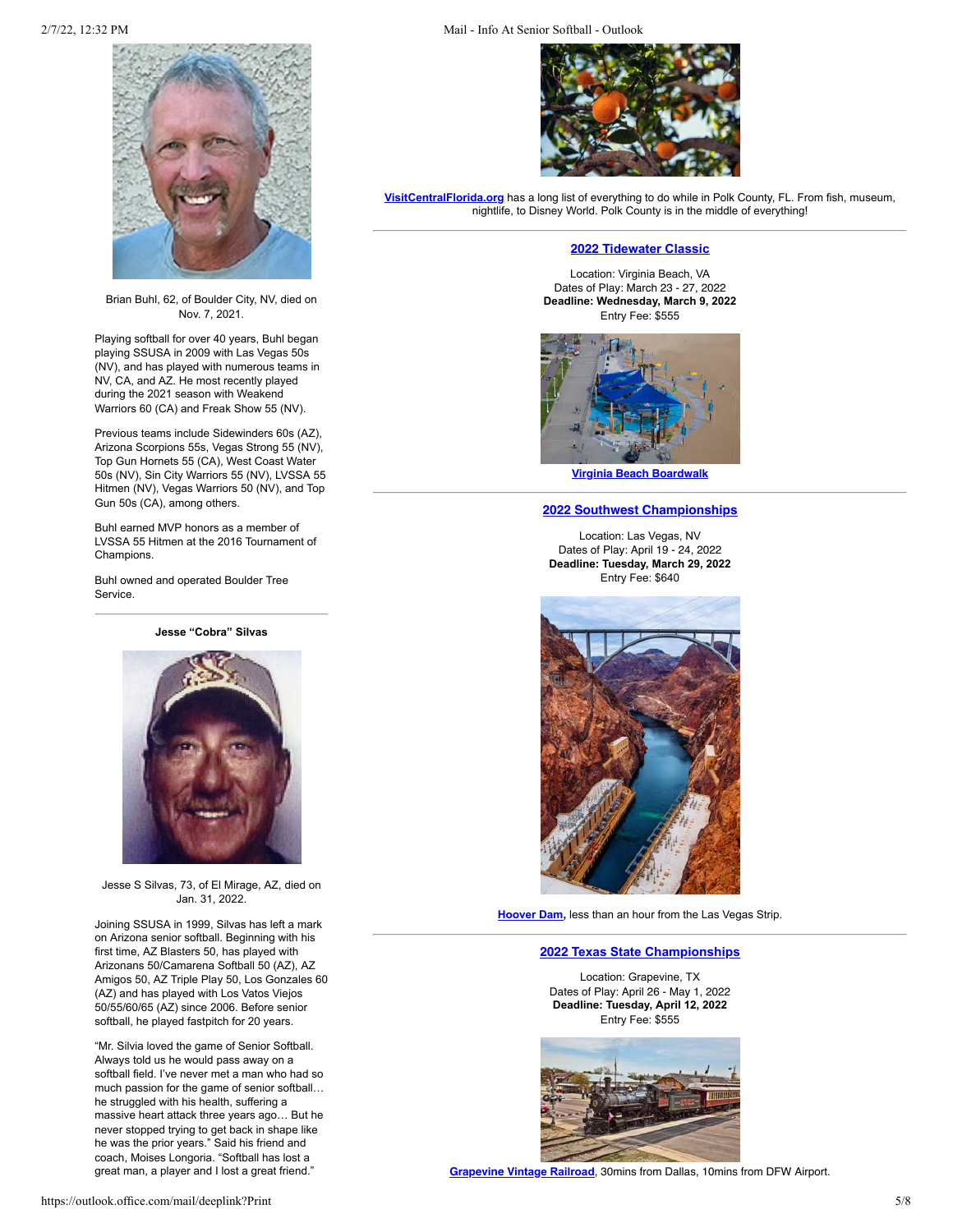Cobra, as everyone knew him as, will be remembered.

### **[2022 Atlantic Coast Championships](https://mandrillapp.com/track/click/30606666/seniorsoftball.com?p=eyJzIjoic3ZzWnlCWTdKUUZ4d1QwMEZJdkx6dVVxYUI0IiwidiI6MSwicCI6IntcInVcIjozMDYwNjY2NixcInZcIjoxLFwidXJsXCI6XCJodHRwczpcXFwvXFxcL3NlbmlvcnNvZnRiYWxsLmNvbVxcXC8_ZXZlbnQ9MTY3OFwiLFwiaWRcIjpcImJjNjg5NmYyMDljOTQ4M2ViNzM1YTVkODg4NmI2MDNjXCIsXCJ1cmxfaWRzXCI6W1wiZTVlODFmZDI3OTg2ZjA3ZTkyYmU0MmZjNTVjNTIzOTM1NzI3MWM0OFwiXX0ifQ)**

Location: Raleigh, NC Dates of Play: May 10 - 15, 2022 **Deadline: Tuesday, April 27, 2022** Entry Fee: \$555



**[Historic Yates Mills County Park](https://mandrillapp.com/track/click/30606666/www.visitraleigh.com?p=eyJzIjoiT2YtcEpWVDBuWWoyYklvZmM0elpJbG9uVlZnIiwidiI6MSwicCI6IntcInVcIjozMDYwNjY2NixcInZcIjoxLFwidXJsXCI6XCJodHRwczpcXFwvXFxcL3d3dy52aXNpdHJhbGVpZ2guY29tXFxcL3BsYW4tYS10cmlwXFxcL3Zpc2l0cmFsZWlnaC1pbnNpZGVyLWJsb2dcXFwvcG9zdFxcXC90aGUtYmVzdC1oaXN0b3JpYy1zaXRlcy10by12aXNpdC1pbi1yYWxlaWdoLW5jXFxcL1wiLFwiaWRcIjpcImJjNjg5NmYyMDljOTQ4M2ViNzM1YTVkODg4NmI2MDNjXCIsXCJ1cmxfaWRzXCI6W1wiZjhhYzg2MDEyMGQxZGQyODE2OWUxOGMxYjM5MDUyM2Q5YzkyNzk5ZFwiXX0ifQ)**, 15mins Southwest of Raleigh, NC.

Visit the **2022 SSUSA T[ournament Page](https://mandrillapp.com/track/click/30606666/seniorsoftball.com?p=eyJzIjoiZGpBUzVwM0l1a3F1THZweTI0UEVfTTc5VVlFIiwidiI6MSwicCI6IntcInVcIjozMDYwNjY2NixcInZcIjoxLFwidXJsXCI6XCJodHRwczpcXFwvXFxcL3NlbmlvcnNvZnRiYWxsLmNvbVxcXC8_ZXZlbnRzXCIsXCJpZFwiOlwiYmM2ODk2ZjIwOWM5NDgzZWI3MzVhNWQ4ODg2YjYwM2NcIixcInVybF9pZHNcIjpbXCJlNWU4MWZkMjc5ODZmMDdlOTJiZTQyZmM1NWM1MjM5MzU3MjcxYzQ4XCJdfSJ9)** to view a qualifier near you. Please support SSUSA host hotels. They support our sport and help keep your entry fees down. In addition, unlike online hotel reservation services, SSUSA can assist you with any host hotel concerns. Thank you.

**As a reminder, teams must play in at least one (1) qualifier during the season in order to secure its qualifying roster to play in the Eastern/Western National Championships, and the World Championships. Hope to seee you soon!**

Thank you to **[Times of India, TimesTravel](https://mandrillapp.com/track/click/30606666/timesofindia.indiatimes.com?p=eyJzIjoiZm5ITVNJSmh2TkpaTjNmZkRzMHgweWZNTW1nIiwidiI6MSwicCI6IntcInVcIjozMDYwNjY2NixcInZcIjoxLFwidXJsXCI6XCJodHRwczpcXFwvXFxcL3RpbWVzb2ZpbmRpYS5pbmRpYXRpbWVzLmNvbVxcXC90cmF2ZWxcXFwvZGVzdGluYXRpb25zXFxcL3RoZS13b25kZXJzLW9mLWxhcy12ZWdhc1xcXC9waG90b3N0b3J5XFxcLzgxMjg0MzI3LmNtc1wiLFwiaWRcIjpcImJjNjg5NmYyMDljOTQ4M2ViNzM1YTVkODg4NmI2MDNjXCIsXCJ1cmxfaWRzXCI6W1wiNWVlYzMwNGU3MWM3MDg2NDIyMzE4YWNjNTc3YjhmNzBiMjk5NzNlOFwiXX0ifQ)** for the amazing photo of Las Vegas!

# <span id="page-5-0"></span>**[Regional Series Events Return for 2022](https://mandrillapp.com/track/click/30606666/seniorsoftball.com?p=eyJzIjoiMTdPcDJZazdQSzNMMC1wSzZFNWpQOEltYTNBIiwidiI6MSwicCI6IntcInVcIjozMDYwNjY2NixcInZcIjoxLFwidXJsXCI6XCJodHRwczpcXFwvXFxcL3NlbmlvcnNvZnRiYWxsLmNvbVxcXC8_bmV3cyZzdG9yeT0xODY5XCIsXCJpZFwiOlwiYmM2ODk2ZjIwOWM5NDgzZWI3MzVhNWQ4ODg2YjYwM2NcIixcInVybF9pZHNcIjpbXCJlNWU4MWZkMjc5ODZmMDdlOTJiZTQyZmM1NWM1MjM5MzU3MjcxYzQ4XCJdfSJ9)**

Specific SSUSA events that make up the Midwest Series, Mid-Atlantic Swing, and Gulf Coast Swing, respectively, will once again give teams an opportunity at discounted tournament entry fees in 2022 by playing in multiple events.

#### **MIDWEST SERIES**

The Midwest Series includes: Cow Town Classic Oil City Classic Missouri Open Kansas City Classic

The top five teams in points earned, from the entire entries per tournament series, will get half of their SSUSA World Champs fee paid.

One wild card will be additionally drawn and receive half of their World Champs fee paid as well.

In order to qualify a team must play in two (2) of the first three (3) legs of the series, and MUST play in the Kansas City Classic.

- Points Breakdown
- 5 points for first
- 4 points for second 3 points for third
- 2 points for fourth
- 1 point for showing up.

If there are ties, the half of the world fee will be distributed evenly between the tied teams.

Further, teams are allowed a \$25 per tournament discount after entering and paying the \$400 entry fee with their first entry of the year into the Midwest Series.

For more information on the Midwest Series, please contact Tournament Director Will Rogers: willsharkdaddy@aol.com 816-916-7891

#### **MID-ATLANTIC SWING**

The Mid-Atlantic Swing series is comprised of the following qualifiers: Wayne Gilmore Memorial Maryland Classic #1 Maryland Classic #2 Quad-State Showdown Don Brooks / Crabtown Classic Old Line State Showdown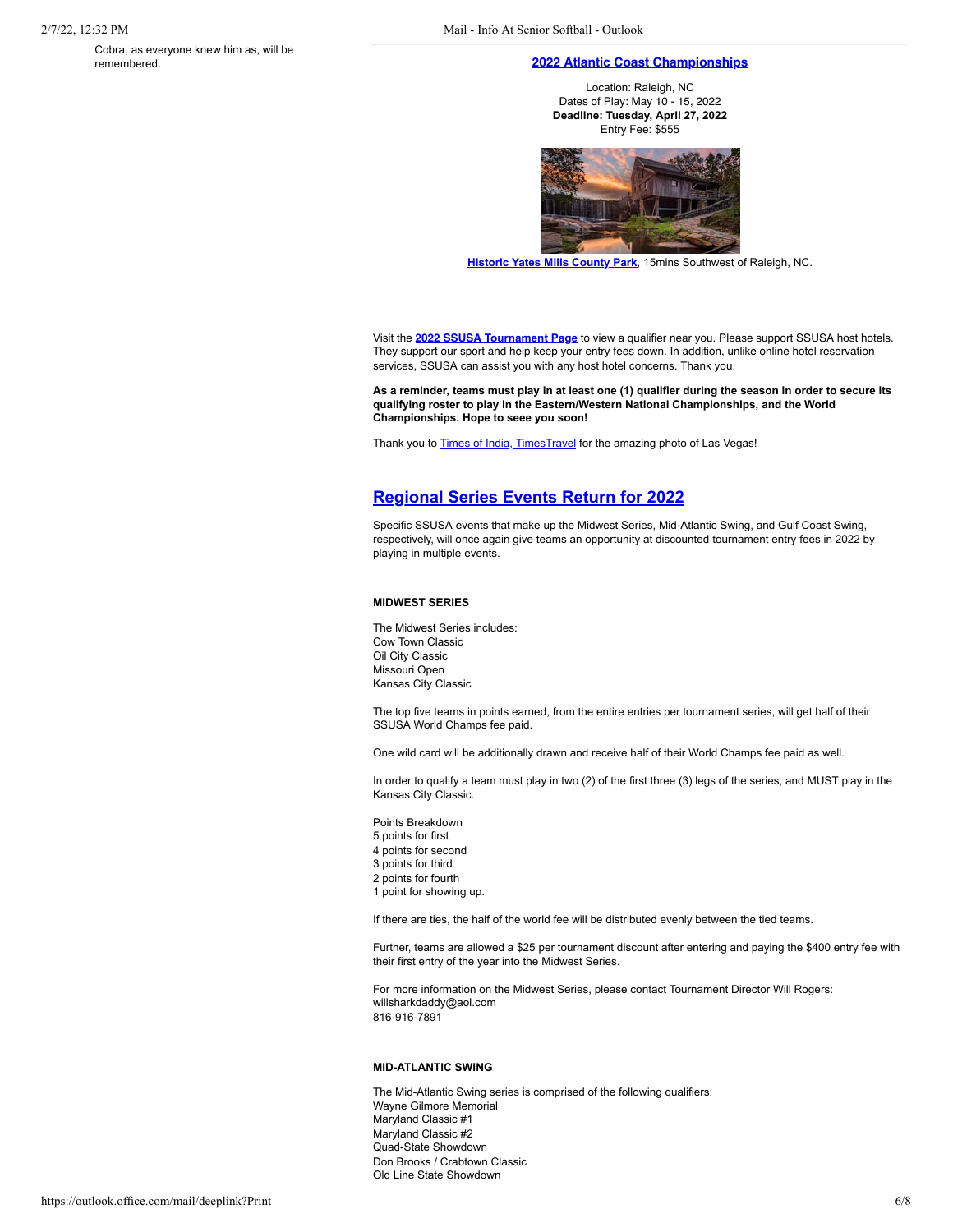#### 2/7/22, 12:32 PM Mail - Info At Senior Softball - Outlook

Bert Bennett Memorial

After playing in 3 Mid-Atlantic Swing events, teams will get a \$50 discount to each additional series event that they play.

Early commitment bonus: Pay for 3 Mid-Atlantic Swing events by March 1 and get a \$150 discount.

For more information on the Mid-Atlantic Swing Series, please contact Tournament Director Tim McElroy: PotomacSports1@gmail.com 301-514-2676

# **GULF COAST SWING**

The Gulf Coast Swing series is comprised of the following qualifiers: Florida Spring Training Challenge Polk County Senior Showcase Sunshine State Showdown Pelican Classic (Women's event) Florida Last Chance Qualifier

After playing in 2 Gulf Coast Swing events you get a \$50 discount to each additional series event that you play.

Early commitment bonus- Pay for 2 Gulf Coast Swing events by February 10 and get a \$100 discount.

For more information on the Gulf Coast Swing Series, please contact Tournament Director Tim McElroy: PotomacSports1@gmail.com 301-514-2676

# <span id="page-6-0"></span>**[Umpire Communications: A Step Back and A Hop Forward](https://mandrillapp.com/track/click/30606666/seniorsoftball.com?p=eyJzIjoia2hhcGdqa2NSV1o1NGxPZmZqa3BSNHJ4UEpBIiwidiI6MSwicCI6IntcInVcIjozMDYwNjY2NixcInZcIjoxLFwidXJsXCI6XCJodHRwczpcXFwvXFxcL3NlbmlvcnNvZnRiYWxsLmNvbVxcXC8_bmV3cyZzdG9yeT0xODY4XCIsXCJpZFwiOlwiYmM2ODk2ZjIwOWM5NDgzZWI3MzVhNWQ4ODg2YjYwM2NcIixcInVybF9pZHNcIjpbXCJlNWU4MWZkMjc5ODZmMDdlOTJiZTQyZmM1NWM1MjM5MzU3MjcxYzQ4XCJdfSJ9)**

By Tim McElroy SSUSA National Director Mid-Atlantic Regional UIC

The [SSUSA umpire program](https://mandrillapp.com/track/click/30606666/seniorsoftball.com?p=eyJzIjoiUWFiOGFFWUJSQjFfWHA3LTF1YkRyZnNZNXlnIiwidiI6MSwicCI6IntcInVcIjozMDYwNjY2NixcInZcIjoxLFwidXJsXCI6XCJodHRwOlxcXC9cXFwvc2VuaW9yc29mdGJhbGwuY29tXFxcLz9wYWdlPThcIixcImlkXCI6XCJiYzY4OTZmMjA5Yzk0ODNlYjczNWE1ZDg4ODZiNjAzY1wiLFwidXJsX2lkc1wiOltcIjc3OWM1MDMwNjQzZjNjMTA2NTA0Zjg1ODIwMWVhN2NiM2FkN2MzNTJcIl19In0) is jumping into the social media market, where we plan to build relationships with new talent. We've recently launched ["SSUSAumpire](https://mandrillapp.com/track/click/30606666/www.facebook.com?p=eyJzIjoiZmMzdHhzdmlnT0lGN3NzY1VCem93QVZaR2VRIiwidiI6MSwicCI6IntcInVcIjozMDYwNjY2NixcInZcIjoxLFwidXJsXCI6XCJodHRwOlxcXC9cXFwvd3d3LmZhY2Vib29rLmNvbVxcXC9TU1VTQXVtcGlyZVxcXC9cIixcImlkXCI6XCJiYzY4OTZmMjA5Yzk0ODNlYjczNWE1ZDg4ODZiNjAzY1wiLFwidXJsX2lkc1wiOltcIjg2ZGFlNjIzMWJmN2QzNGZiNzExZDZkZjYzYzEyYmM0MjIyYTI5ZGNcIl19In0)" pages on the Facebook, Instagram & Twitter platforms. We encourage umpires, players and fans of the senior game to follow those pages and help us recruit and share important updates.

In addition, after a two year break, our monthly umpire newsletter "The Indicator" will start hitting umpire inboxes.



Connecting with prospective umpires requires that we use new methods. All of these efforts are designed to attract and recruit the best possible umpires for Senior Softball.

The Indicator will feature articles that cover a number of areas that are important to SSUSA and our team of umpires. Regular topics will include case studies where we dissect on-field scenarios and applicable playing rules. As we strive for consistency on rules, we will do the same when it comes to positioning & mechanics. The newsletter will also include a rundown of upcoming umpire opportunities and a re-cap of recently completed tournaments. That information is great for umpires already registered to work with SSUSA, but the goal is to recruit umpires. There are talented umpires calling games in leagues across the country that our UICs simply don't have access to.

We need your help.

As players, many of you see these folks regularly but may not know where to point them for tournament work. All eyes will be on Polk County in a few weeks when the Original Tournament of Champions kicks off. The tournament will feature over a hundred teams from around the country with each looking to take home the title. The umpire pool is equally as talented and geographically diverse. We are using 26 umpires from eight states (FL, GA, VA, MD, TN, KS, MO & TX).

For more information, or to receive The Indicator Newsletter please contact Tim McElroy at: [tim@seniorsoftball.com](mailto:tim@seniorsoftball.com)

> Contact Information: Senior Softball USA 9823 Old Winery Place, Suite 12 916-326-5303 [info@seniorsoftball.com](mailto:info@seniorsoftball.com)